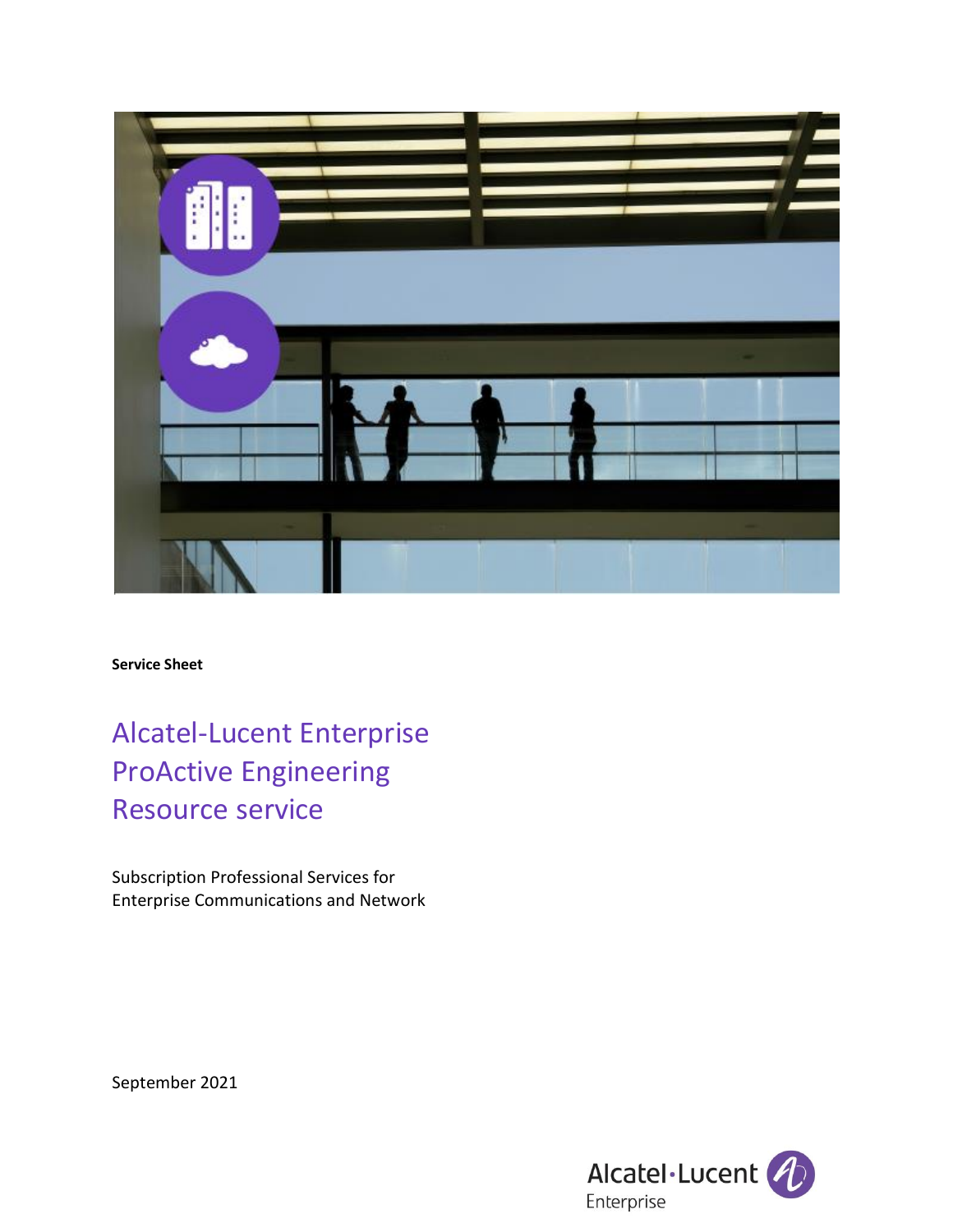## **PROACTIVE ENGINEERING RESOURCE SERVICE OVERVIEW**

Enterprise network and communications solutions are under increasing pressure to deliver more value to the business. At the same time, IT budgets are shrinking. This results in fewer in-house employees who know how to optimize, operate, and maintain the Communications and Network solutions to achieve optimal value for the business. Further complicating things is not knowing when or what projects may arise during the year or what resources will be required to execute these projects.

The Alcatel-Lucent Enterprise ProActive Engineering Resource (PAER) service provides a flexible solution to this challenge. Using our online ordering tool you can purchase an annual subscription granting the availability of Professional Services either onsite or remotely, for a predefined workload. The scope of the project does not need to be defined at the time of purchase, providing you flexibility as to when you use the service for the project of your choosing, whatever the solution technology.

# **THE PROACTIVE ENGINEERING RESOURCE SERVICE ADDS VALUE**

Turning the customer solution into a competitive advantage requires skilled resources and often requires unscheduled projects after annual budgets have been set. By purchasing the ProActive Engineering Resource service, you are assured of an enhanced staff that includes Alcatel-Lucent Enterprise experts over the following twelve months. You have the flexibility to define the scope of work at the time you determine a specific need and can choose from a full set of best-in-class service offerings from Alcatel-Lucent Enterprise. The price is optimized since it is based on the workload volume instead of a per-project basis. With a PAER service subscription, you are assured of having the appropriate expert and priority according to a service level agreement.

## **HOW IT WORKS**

There are different PAER subscription types for ALE Communications, Network and Cloud solutions according duration:

- 5 work days of Professional Services
- 20 work days of Professional Services
- 60 work days of Professional Services

These subscriptions are valid for a 12 month period. Depending on your business needs, the PAER can be performed remotely or onsite. This gives you the flexibility to spread the service throughout the year and allows you to handle one large project or multiple smaller projects.

All standard Alcatel-Lucent Enterprise Professional Services offers can be delivered under the PAER service level agreement:

▪ Architecture design

Project management

- Consulting on ALE Solutions
- Network/solution deployment assistance
- Configuration audit
- Solution migration